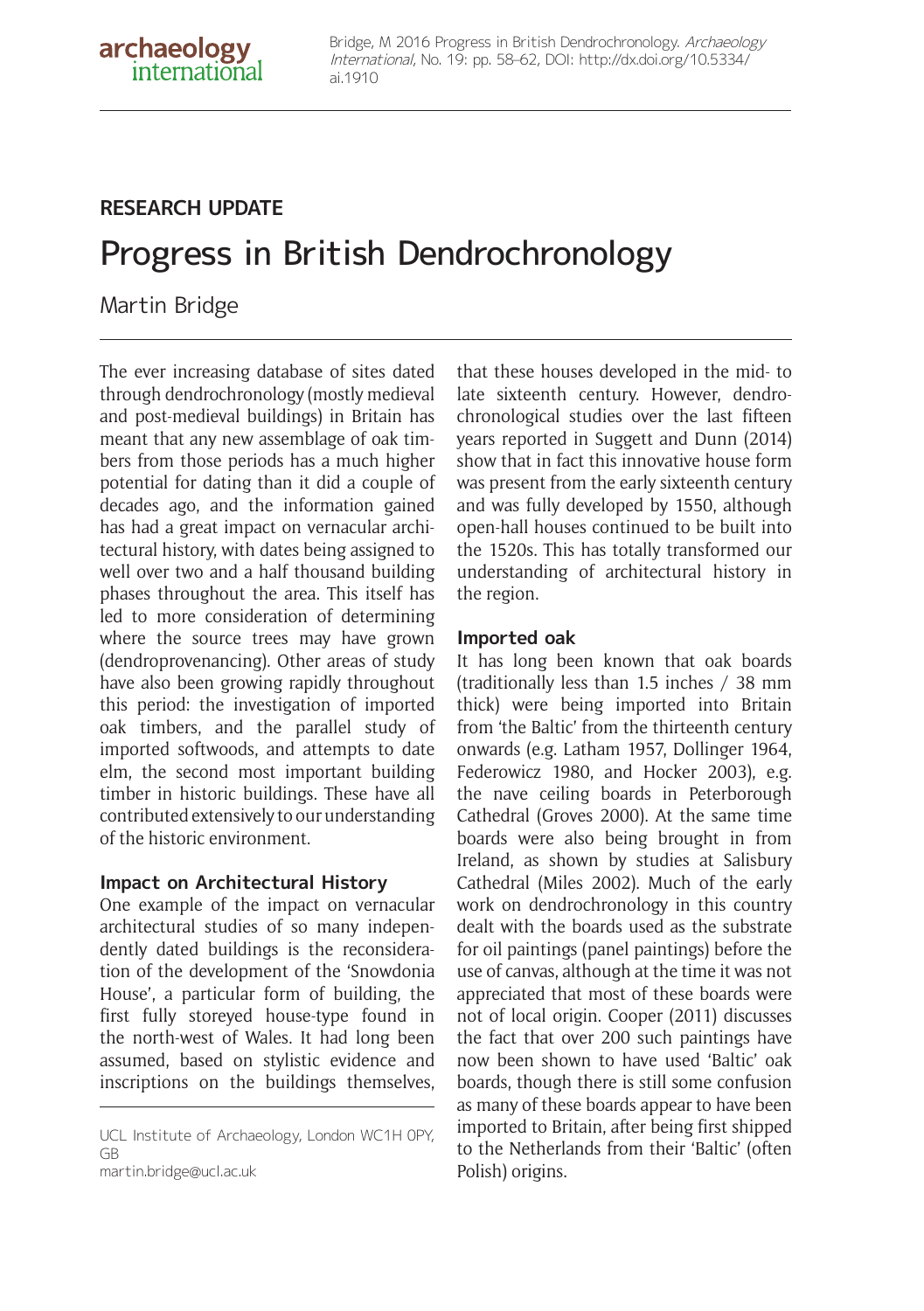Boards have also been dated from chests and other furniture items, as well as doors (Bridge and Miles 2011; 2012), and these highlight the changing origins of this 'Baltic' timber. Imports from Germany in the midthirteenth century gave way by the end of that century to timber from Poland, later being joined by imports from modern Latvia, Lithuania and Estonia, and much later from Belarus, then finally the 'Baltic' trade in oak boards declined during the sixteenth century. Thicker planks were also brought in e.g. to make the tracery in windows at Abingdon Abbey (Oxfordshire). The construction in the late seventeenth century of a more unusual object, a horse in the 'Line of Kings' at the Tower of London used blocks of 'Baltic' oak up to  $120 \times 170$  mm (approximately 5 to 6.5 inches ) thick (Miles *pers comm*). Although it is sometimes possible to see the end-grain on doors and chests, often the level of cleaning and the removal of patina that would be necessary for dendrochronological investigation would be deemed an unacceptable intervention, so the development by Dan Miles of a microborer that can take 5mm diameter cores from thin boards has had an enormous impact on the ability to get ring series from chests and doors. To date at least 42 chests of various origins have been dated in Britain, along with more than 50 doors. Surprisingly, some of the 'dugout' chests, where a trunk is hollowed out to make a chest, an apparently rather 'primitive' way of making a container, have been found to be much later than many carefully crafted pieces of joinery from earlier centuries.

#### **Imported pine**

One type of chest, known as a pine standard chest, formed part of the Baltic trade (Simpson 2008, Pickvance 2012), and over 100 such chests have been found in Britain. The presence of two complete chests in a room with a small doorway in Mendlesham church (Suffolk) suggests these may have been transported in 'kit form' and made up on site. The Mendlesham chests (**Fig. 1**) and a similar one at Fordwich in Kent date to the early fifteenth century. Larger pine timbers for structural work were imported at a much later date, mostly from the early seventeenth century onwards, and coming at first from southern Sweden.

Amongst what survives to the present, pine timbers in Britain are encountered early on in the remains of the oak-built Tudor warship, the Mary Rose, in the form of a repair: an upper deck beam was replaced in pine sometime before the ship sank in 1545. In buildings, pine is first found mostly in the grander constructions of the rich, and as time goes on, it becomes the default option even for more vernacular buildings. Early examples (all seventeenth-century) of early pine roofs include the Apothecaries Hall in the City of London, rebuilt soon after the Great Fire (Bridge 2015), various parts of Hampton Court Palace (Bridge and Miles 2015), and a



**Figure 1:** One of the fifteenth century pine chests in Mendlesham church being sampled for dendrochronology by Dan Miles (photo by author).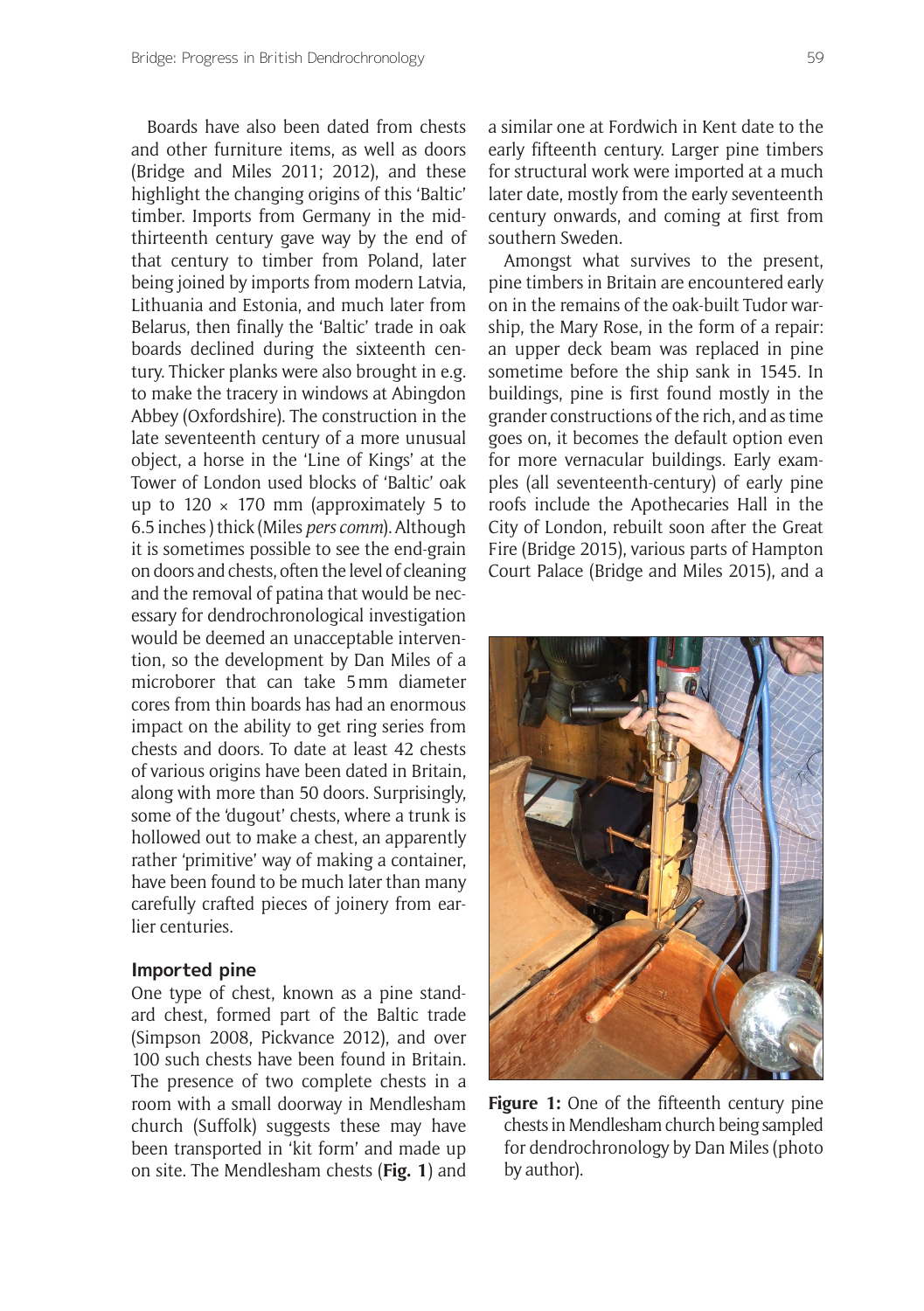small roof over part of the Queen's House, Tower of London (Bridge and Miles *in prep*). As we move into the late seventeenth- and early-eighteenth centuries there are many more examples of buildings with imported softwood, both around London and further afield, and a change in origin of the timbers, perhaps reflecting exhaustion of the resource, from Poland and the eastern Baltic, towards southern Norway and Sweden. The trade then appears to revert to more eastern Baltic ports, and towards the end of the eighteenth century there is an increase in wood being imported from North America (Groves and Locatelli 2005).

#### **Elm**

Whilst these foreign imports are of great interest, one of the frustrations in British dendrochronological circles over the last few decades has been the lack of dating of buildings constructed using the second most common home-grown building timber, elm. Elm was not as common as ash in the environment, but must have been deliberately chosen for its characteristics in preference to ash. Three elm series had been dated several decades ago, each of them matching oak at the same location. In 2015 one wing of a farmhouse in north Essex was dated by comparison with oak in the same building, and the site chronology formed from three elm timbers matched well against many other oak chronologies from the region (Bridge and Miles 2015). However many elm timbers have been found to contain relatively few rings and often erratic growth patterns, and Richens (1983) has noted that elm is the most genetically diverse of our native hardwood species. These factors have combined to limit the success of dating elm up to now, but Historic England have recently commissioned a project which aims to examine a large number of the most promising looking elm buildings in an attempt to understand more about how useful this timber may be in future dendrochronological studies.

#### **Dendroprovenancing**

Now that we have such a network of dated sites across the country, one can reasonably interrogate the dataset with a view to provenancing the origins of the trees used as timber. One area where this might be interesting is in large urban centres, such as London, where the timber had probably been brought in from a large hinterland over many centuries. The dendrochronological textbooks suggest that the site giving the strongest match is the likely geographical origin of the wood, but this is disputed. It seems that when working over large areas, such as Europe, particularly in the areas with a more predictable continental climate, it is possible to highlight the likely growth areas



**Figure 2:** Map of England and Wales showing levels of statistical agreement (*t* values – see key) for different geographical site chronologies having at least 50 years overlap, as progressively larger green circles. The chronology for Old Hall, Belton is marked with a red square. Black squares represent other sites with overlapping age ranges that did not give statistically significant matches (map produced by author in open source software QGIS).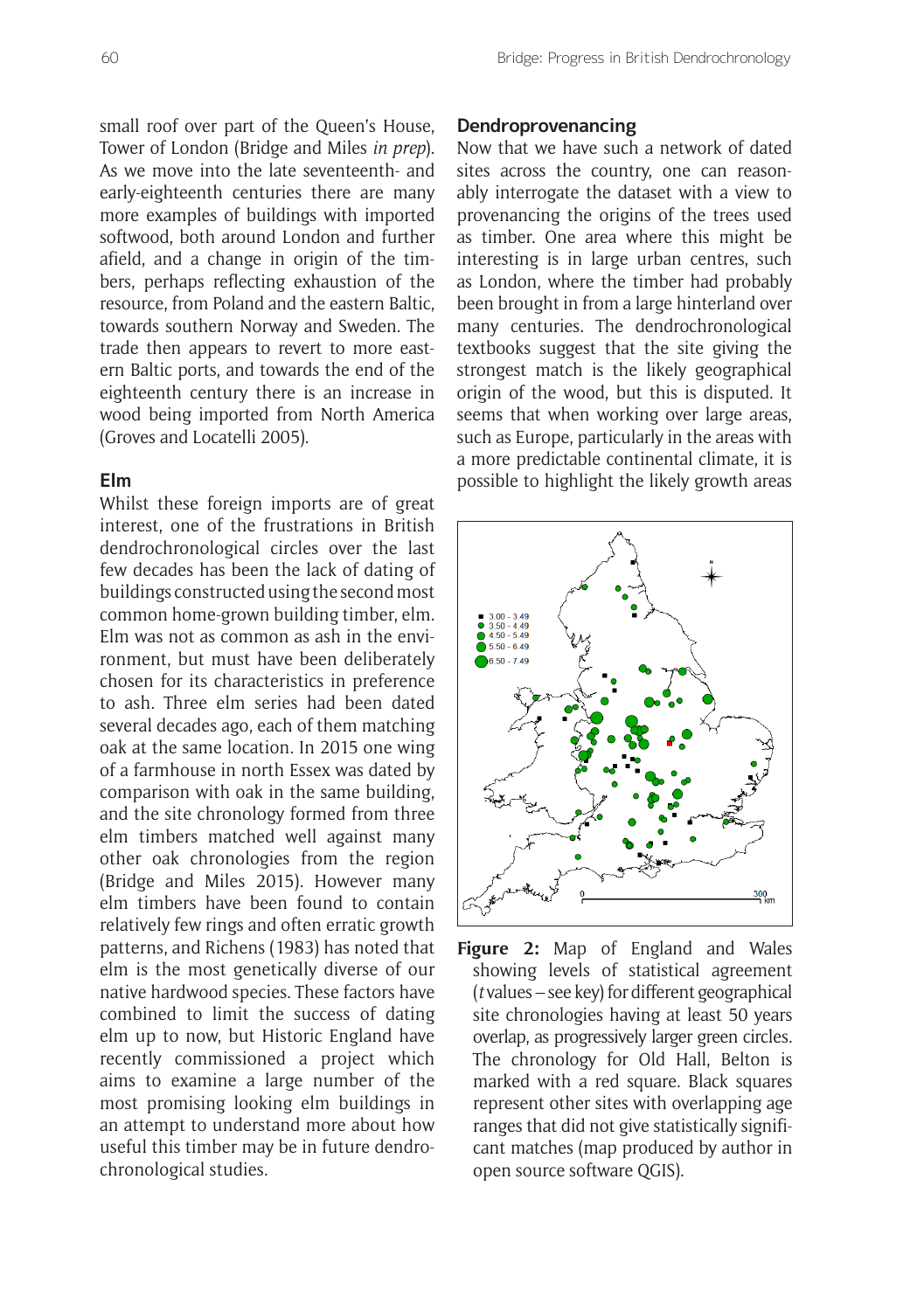of the trees. However, working at smaller scales with our maritime climate the results are often less clear cut.

Take the example of the site chronology for six timbers from the Old Hall, Belton, Rutland (Miles *et al* 2008). In the case of matching with other individual buildings (**Fig. 2**), it would be wrong to simply look at the one strongest match, since the timber for that building may itself have been brought from elsewhere, it is important to look for trends amongst the data. There is no clear geographical trend evident in this case, although it is likely that the timber grew fairly locally to the site itself, say within 20km.

#### **The Future**

The rapid increase in data from both local and imported timbers, as well as the prospect of other species being used for dating, make this an exciting time in the progress of dendrochronology in Britain.

#### **Competing Interests**

The author carries out paid consultancy work for Historic England and other bodies.

#### **References**

- **Bridge, M C** 2015 Apothecaries Hall, 10–18 Blackfriars Lane, City of London: treering analysis of pine timbers from the Hall roof. *Historic England Research Report Series*: 14-2015. Apothecaries'Hall 10–18 Blackfriars Lane City of London-Tree-Ring Analysis of PineTimbers from the Hall Roof. Available at http:// services.historicengland.org.uk/
- **Bridge, M C** and **Miles, D** 2011 A review of the information gained from dendrochronologically dated chests in England. *Regional Furniture*, XXV: 23–53.
- **Bridge, M C** and **Miles, D** 2012 Dendrochronologically dated doors in Great Britain. *Regional Furniture*, XXVI: 73–103.
- **Bridge, M C** and **Miles, D** 2015 Tree Ring Dates from the Oxford Dendrochronology Laboratory: List 272, General List. *Vernacular Architecture*, 46: 102–107. DOI: http://dx.doi.org/10.1080/03055477.20 15.1123415
- **Bridge, M C** and **Miles, D** (in prep) Tree Ring Dates from the Oxford Dendrochronology Laboratory. *Vernacular Architecture*, 47.
- **Cooper, T** 2011 *Interpreting evidence from dendrochronology. A case study from research on 16th-century British panel paintings.* In: Fraiture, P (Ed.) Tree-Rings, Art, Archaeology, Proceedings of an international Conference, Brussels, Royal Institute for Cultural Heritage, 10–12 February 2010. *Scientia Artis*, 7: 299–310. Available at: https://www.uni-bamberg. de/fileadmin/uni/fakultaeten/ggeo\_ faecher/arch\_bau\_denkmal/Dendro/Timber\_transport\_and\_dendroprovenancing\_in\_Thuringia\_and\_ Bavaria.pdf.
- **Dollinger, P** 1964 *The German Hanse* (translated 1970). London: Macmillan.
- **Federowicz, J K** 1980 *England's Baltic trade in the early seventeenth century: a study in Anglo-Polish commercial diplomacy*. Cambridge: Cambridge University Press. DOI: http://dx.doi.org/10.1017/ CBO9780511896170
- **Groves, C** 2000 Tree-ring analysis of timbers from Peterborough Cathedral, Peterborough, Cambridgeshire: boards from the painted nave ceiling. *Ancient Monuments Laboratory Report*: 10/2000. Available at: http://research.historicengland.org.uk/.
- **Groves, C** and **Locatelli, C** 2005. Tree-ring analysis of conifer timbers from 107 Jermyn Street, City of Westminster, London. *Centre for Archaeology Report*: 67/2005. Available at: http://services. historicengland.org.uk/
- **Hocker, F** 2003 *Baltic contacts in the Hanseatic period*. In: Litwin, J (Ed.) *Baltic Sea Identity – Common Sea – Common Culture? First Cultural Heritage Forum, Gdansk 3–6th April 2003*. Polish Maritime Museum in Gdansk, pp. 35–40. Available at: http:// mg.kpd.lt/users/www/uploaded/1stcultural-heritage-forum.pdf.
- **Latham, B** 1957 *Timber: a historical survey of its development and distribution*. London: G G Harrap & Co Ltd.
- **Miles, D H**, **Worthington, M J** and **Bridge, M C** 2008 Tree-ring dates from the Oxford